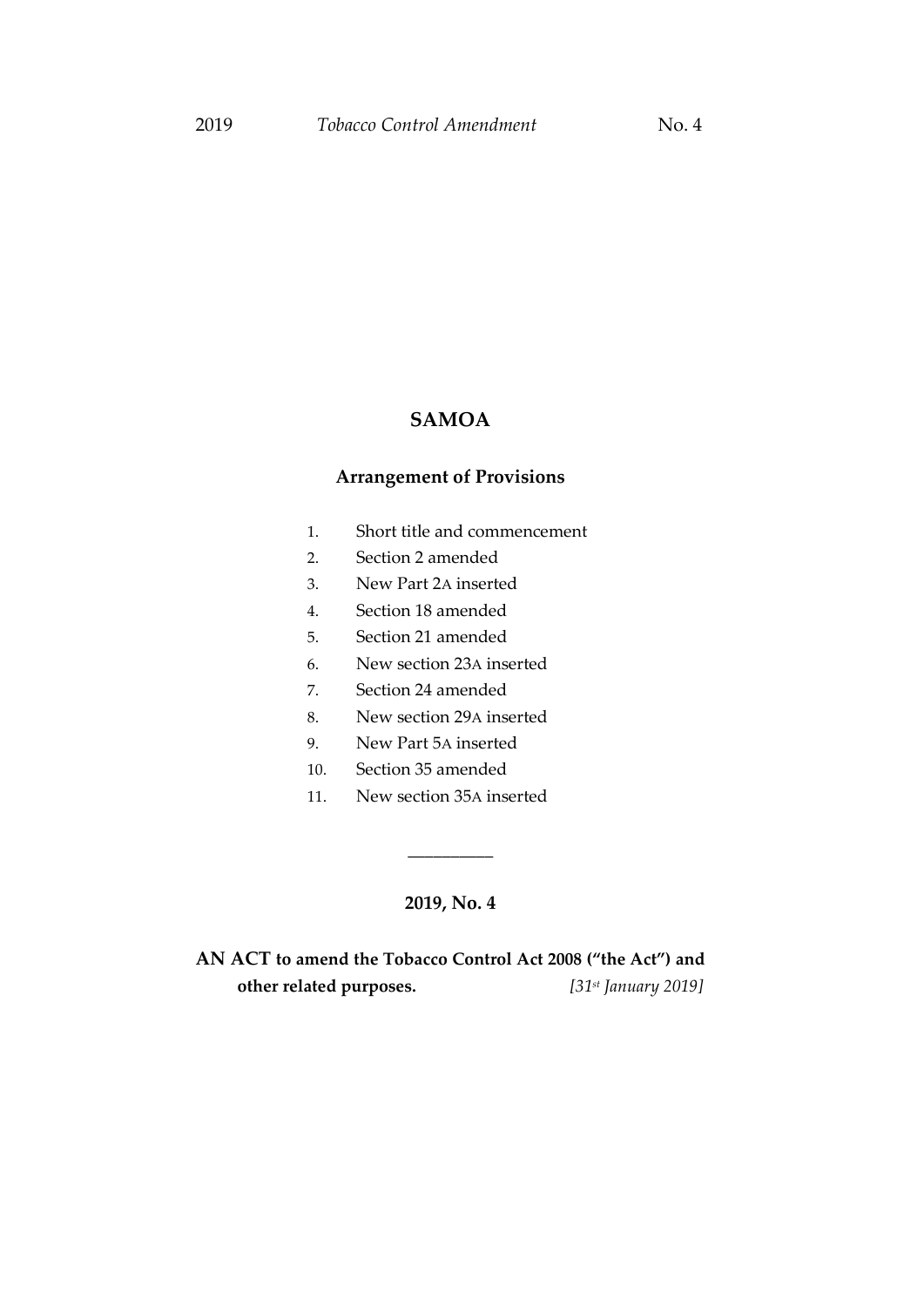**BE IT ENACTED** by the Legislative Assembly of Samoa in Parliament assembled as follows:

#### **1. Short title and commencement:**

- (1) This Act may be cited as the Tobacco Control Amendment Act 2019.
- (2) This Act commences on a date nominated by the Minister.

### **2. Section 2 amended:**

In section 2 of the Act:

- (a) for the definition of "employer" insert "and includes owners of public transport" after the word "employee";
- (b) for the definition of "tobacco product" insert "electronic nicotine and non nicotine delivery systems and" before the word "nasal";
- (c) for the definition of "workplace" omit "indoor or enclosed";
- (d) insert the following new definitions in alphabetical order:
	- ""carton" means a box, pack, pouch, tin, container, wrapping or other package containing 2 or more tobacco packages;
	- "distributor" means a person, company, corporate body, who engages in the business of selling tobacco products including an importer, wholesaler, distributor, supermarket, and retail store that sells or distributes tobacco in a carton;
	- "import" means the importation of tobacco products into Samoa in any manner, whether lawfully or unlawfully, brought into or within the territorial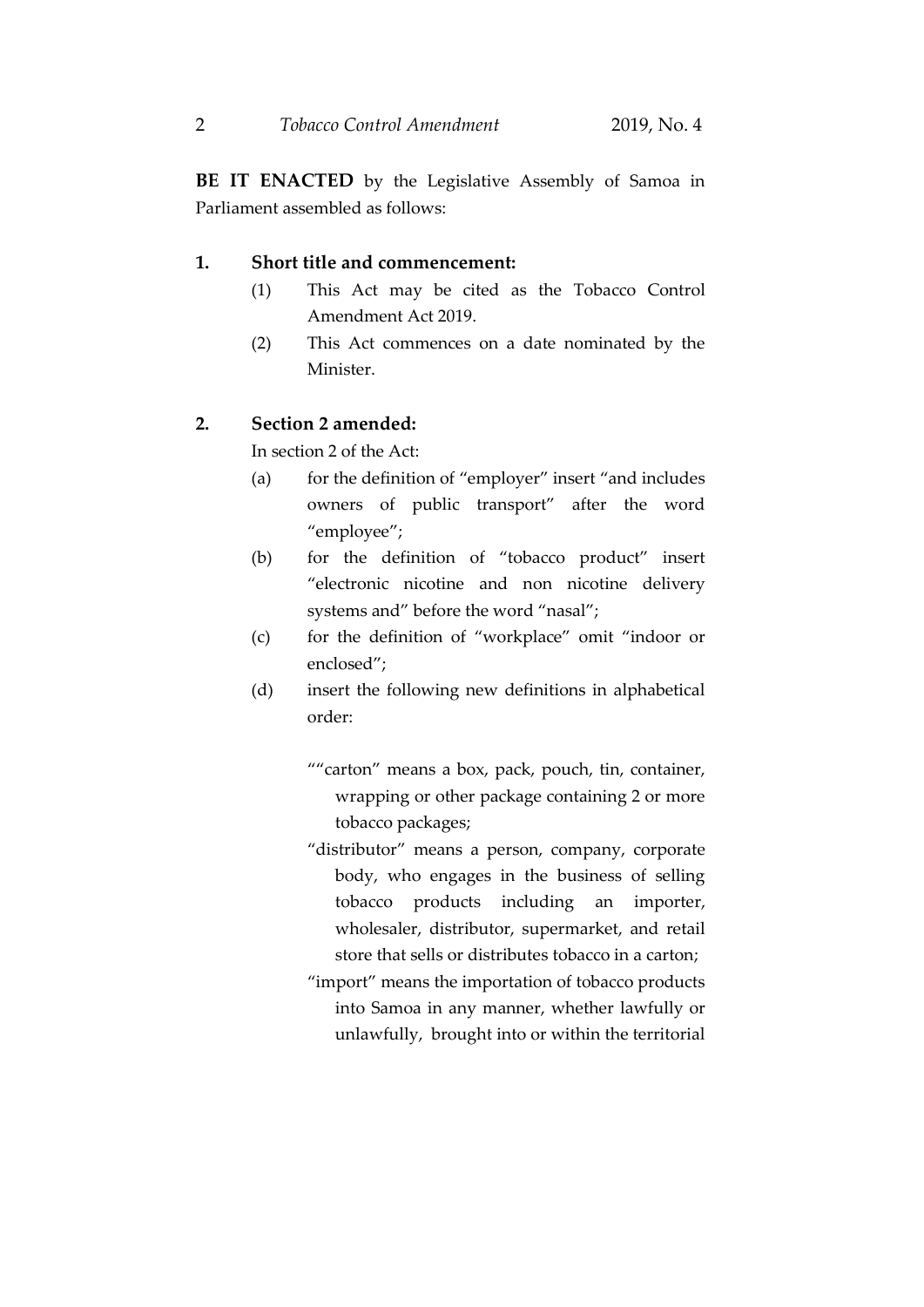limits of Samoa from any country outside Samoa;

- "licence" means a licence issued under this Act to either:
	- (a) manufacture; or
	- (b) import; or
	- (c) distribute.
- "licensee" means a holder of a licence issued under this Act;
- "National Tobacco Control Committee" means the National Tobacco Control Committee established under Part 2A;
- "prescribed fee" means a fee to be prescribed pursuant to section 35A;
- "occupier" means a person who has responsibility for and control over the condition of premises or the activities in such premises, or control over persons allowed to enter the premises, despite the fact that there is more than one occupier of the same premises;
- "tobacco industry" means all manufacturers, importers and distributors with licences under this Act;".

## **3. New Part 2A inserted:**

After section 7 of the Act, insert the following new Part:

### **"PART 2A**

## **NATIONAL TOBACCO CONTROL COMMITTEE**

#### **7A. National Tobacco Control Committee:**

(1) The National Tobacco Control Committee is established.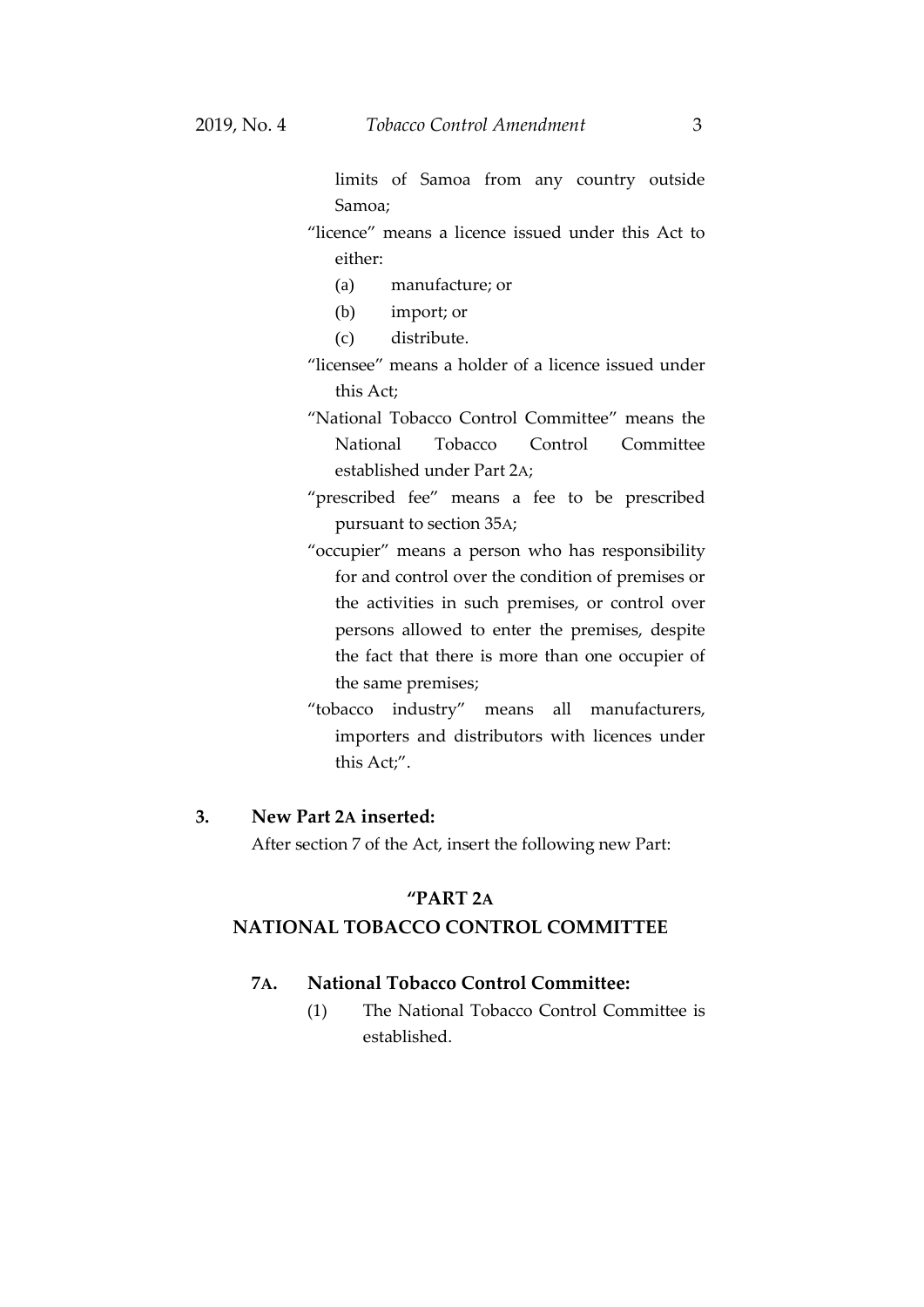- (2) The Members are:
	- (a) a representative of the Ministry of Health who shall be the Chairperson and Secretary; and
	- (b) a representative of the Ministry of Finance; and
	- (c) a representative of the Ministry of Education, Sports and Culture; and
	- (d) a representative of the Ministry of Women, Community and Social Development; and
	- (e) a representative of the Samoa Police Service; and
	- (f) a representative of the Customs Division of the Ministry for Revenue; and
	- (g) a representative of the Samoa Association of Sports and National Olympic Committee; and
	- (h) a representative of the Samoa Cancer Society; and
	- (i) a representative of the Samoa National Youth Council.

# **7B**. **Functions of the National Tobacco Control Committee:**

The functions of the National Tobacco Control Committee is:

(a) to develop a Multi-sectoral Workplan to assist the implementation of the Tobacco Control Act 2008, international obligations to the Framework Convention of Tobacco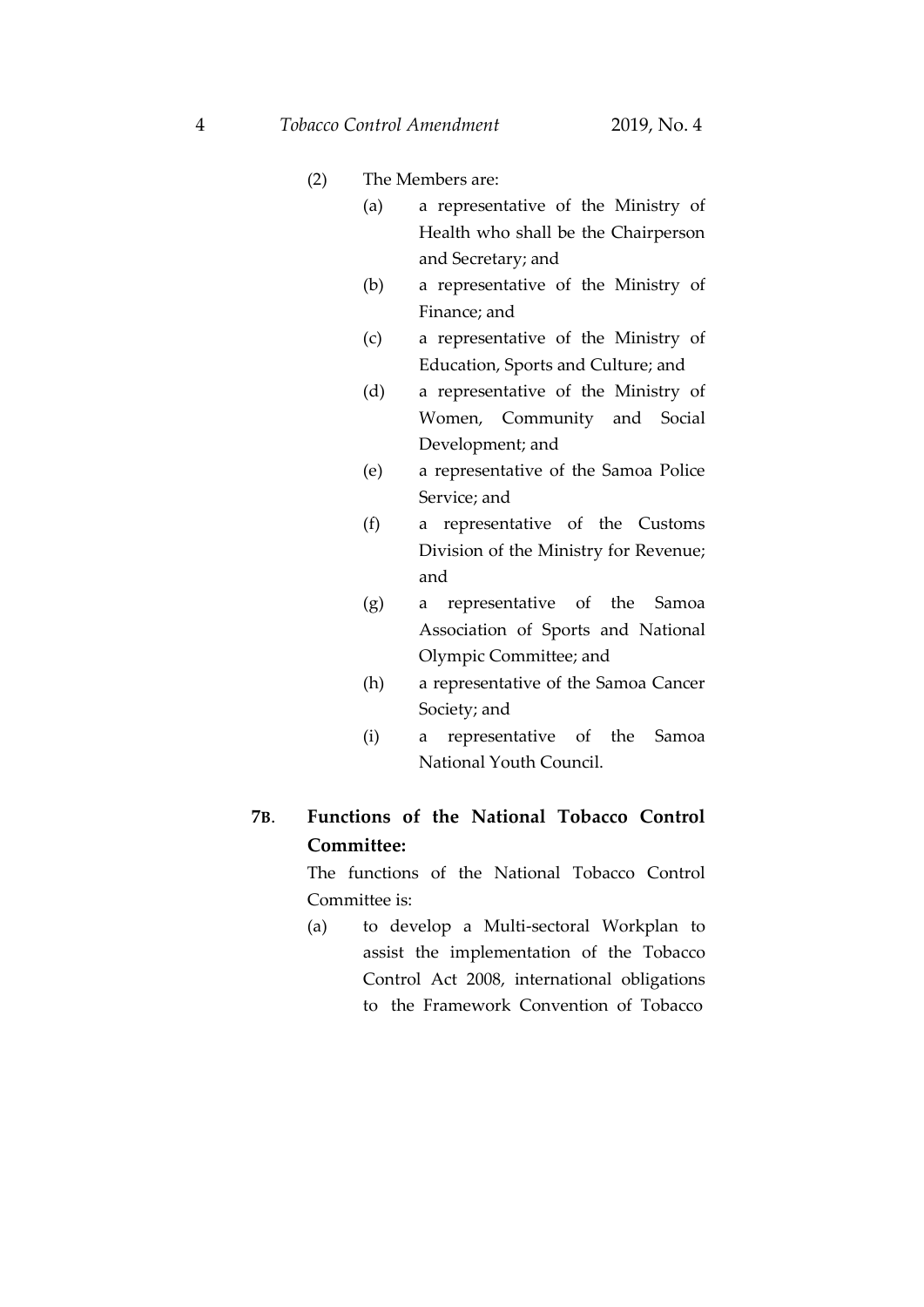Control (FCTC) and the Protocol to Eliminate Illicit Trade in Tobacco Products and any other related Tobacco laws;

- (b) to be an advisory committee to lead communication and advocacy within their organisation or ministry about the importance of tobacco control;
- (c) support the coordination of input from their agency on tobacco control activities as appropriate;
- (d) to liaise within their agency as appropriate to strengthen the effective implementation of tobacco control laws; and
- (e) support advocacy, strategies to promote tobacco control activities.

# **7C. Meetings of the National Tobacco Control Committee ("Committee"):**

- (1) The Committee shall meet four times every calendar year to discuss updates and address any issues that arise and put in strategies to improve reported situations.
- (2) The quorum for a meeting is eight (8) members of the Committee.
- (3) The Committee must provide a quarterly report to the Minister of Health through the Chief Executive Officer of the Ministry of Health.".

## **4. Section 18 amended:**

Section 18(1)(a) of the Act is repealed.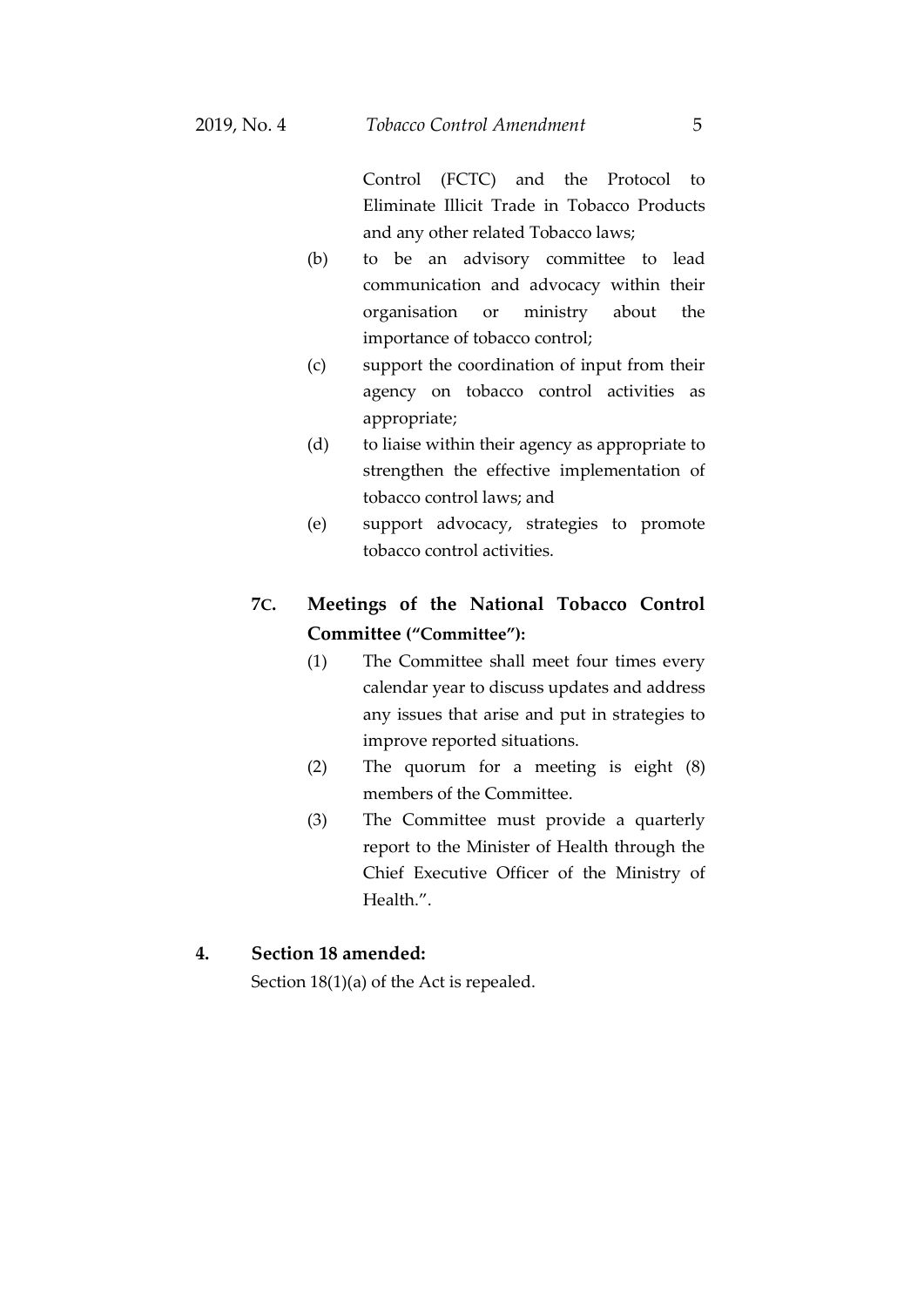#### **5. Section 21 amended:**

For section 21(3) of the Act substitute:

"(3) No manufacturer, distributor, importer or retailer of a tobacco product shall provide promotional discounts and internet sales of tobacco products.".

#### **6. New section 23A inserted:**

After section 23 of the Act, insert:

# "**23A. Sale of tobacco products by persons under 15 prohibited:**

- (1) A person below the age of 15 must not sell any tobacco product.
- (2) A person who breaches subsection (1) commits an offence and is liable upon conviction to pay a fine not exceeding 1,000 penalty units.

# **7. Section 24 amended:**

Section 24 of the Act is amended by inserting after subsection (2):

"(2A) The Chief Executive Officer may prescribe the permitted weight and size of a cigarette in a packet that is permitted to be sold by retailers.".

#### **8. New Section 29A inserted:**

After section 29 of the Act, insert:

#### "**29A. Shadow testing:**

The Ministry may conduct testing audits of tobacco products at manufacturers and importers facilities at the cost of the manufacturer and importer.".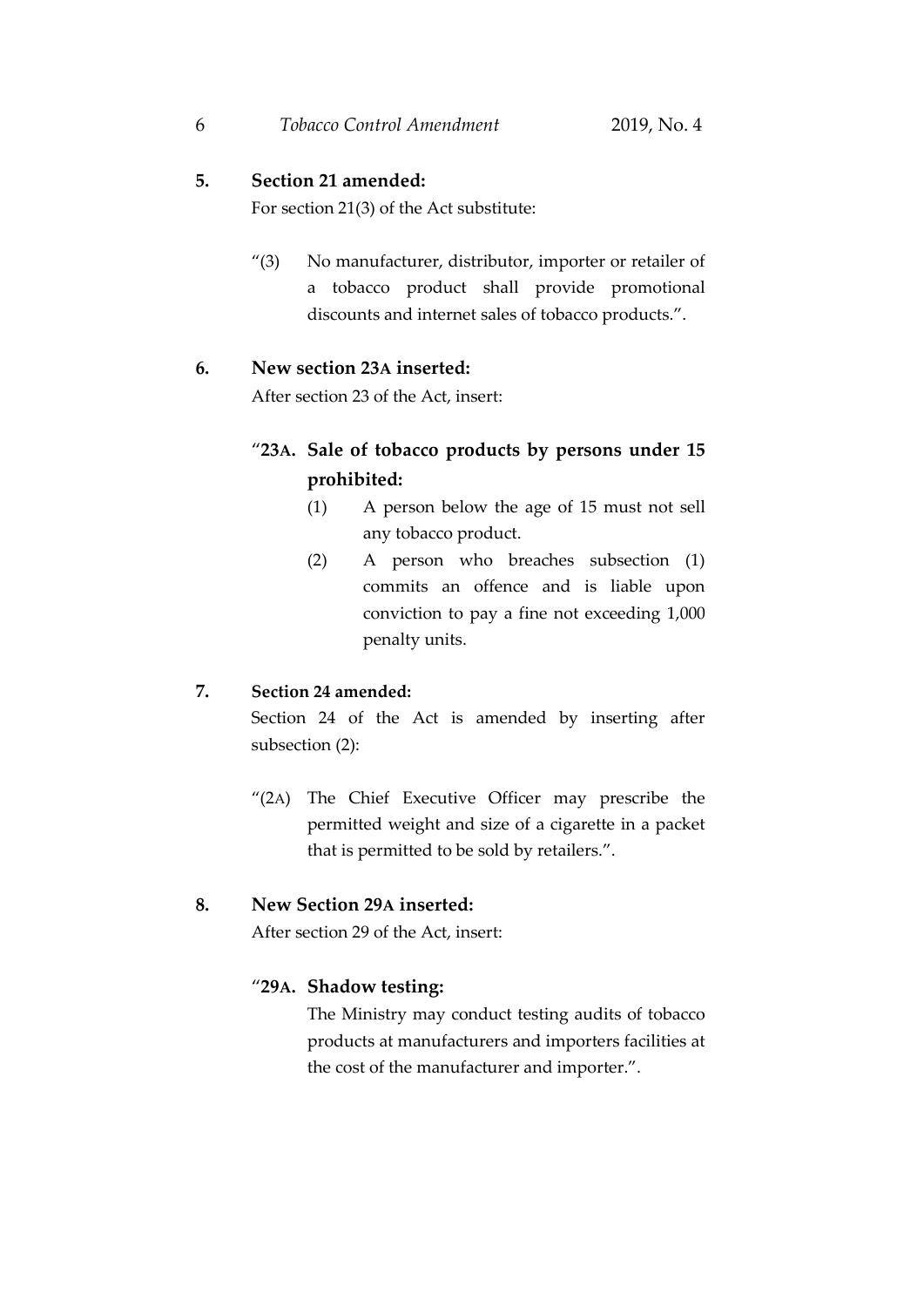#### **9. New Part 5A inserted:**

After section 31 of the Act, insert the following new Part:

# "**PART 5A**

# **LICENCES**

# **31A. Licence:**

- (1) A person must manufacture, import or distribute tobacco products in accordance with a licence issued under this Part.
- (2) A person who breaches subsection (1) commits an offence and is liable to a fine not exceeding 200 penalty units or to imprisonment for a term not exceeding 12 months, or both.

# **31B. Classes of licence:**

After receiving and considering an application for a licence in accordance with the requirements of this Act, the Chief Executive Officer may issue a licence of the following classes:

- (a) manufacture licence;
- (b) importer licence; and
- (c) distributor licence;
- (d) hotel license; and
- (e) nightclub license.

# **31C. Manufacturer licence:**

A manufacture licence authorises the licensee to manufacture tobacco products on conditions set out in the licence.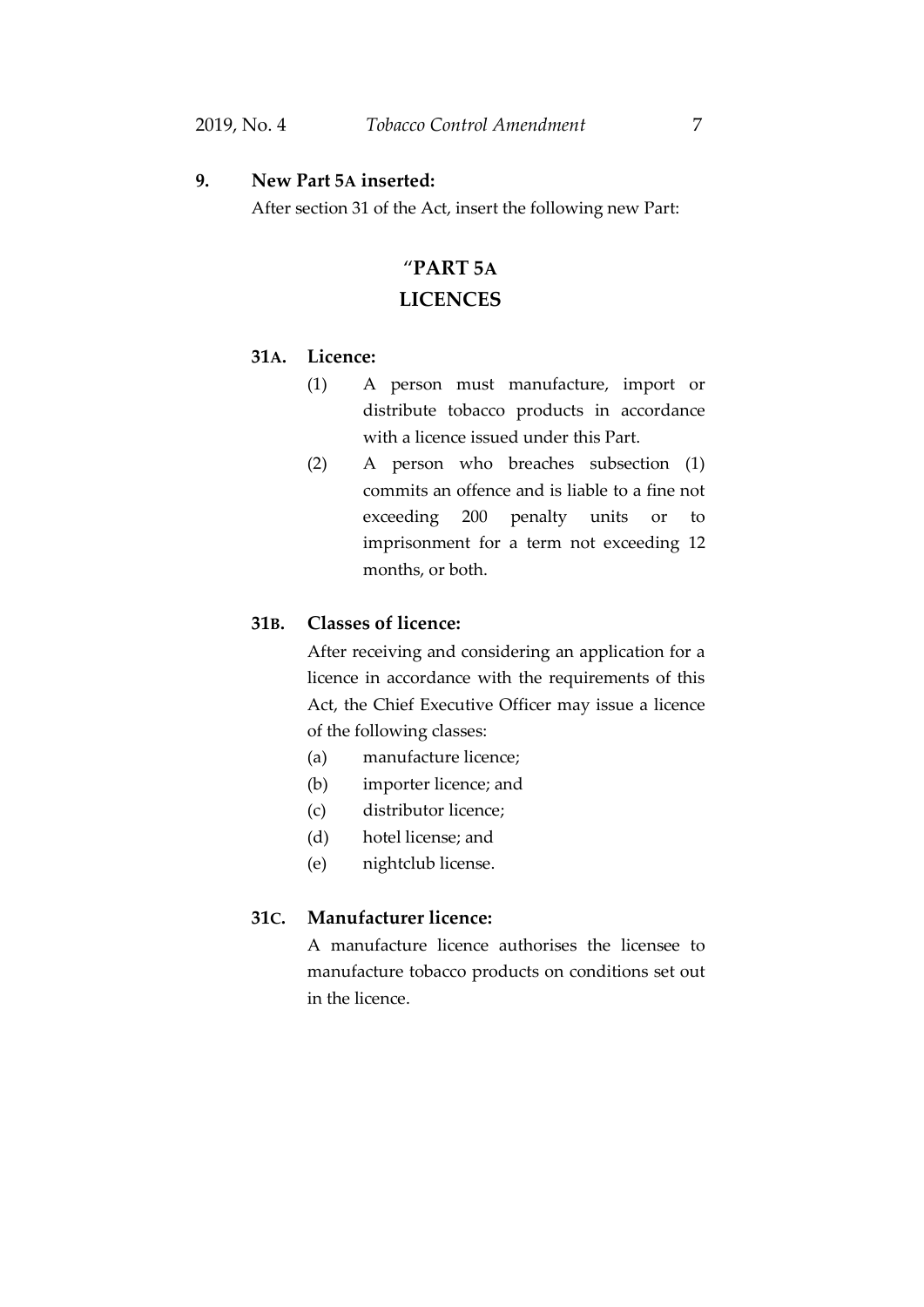## **31D. Importer licence:**

An import licence authorises the licensee to import tobacco products including any ingredient, equipment and machinery of tobacco products on conditions set out in the licence.

# **31E. Distributor licence:**

A distributor licence authorises the licensee to sell in cartons or distribute tobacco products in cartons on conditions set out in licence.

## **31F. Hotel owner tobacco licence:**

A hotel owner licence authorises the licensee to sell tobacco products on conditions set out in the licence.

# **31G. Nightclub owner tobacco licence:**

A nightclub owner licence authorises the licensee to sell tobacco products on conditions set out in the licence.

## **31H. Application for a licence under this Part:**

- (1) An application for the issue of a manufacture licence, import licence or a distributor licence must be in the prescribed form and be accompanied by the prescribed fee.
- (2) The Chief Executive Officer must not consider an application for the issue of a licence if the prescribed fee required under subsection (1) has not been paid.
- (3) Regulations may be made pursuant to section 35 to prescribe the manner in which an application is to be made under this section.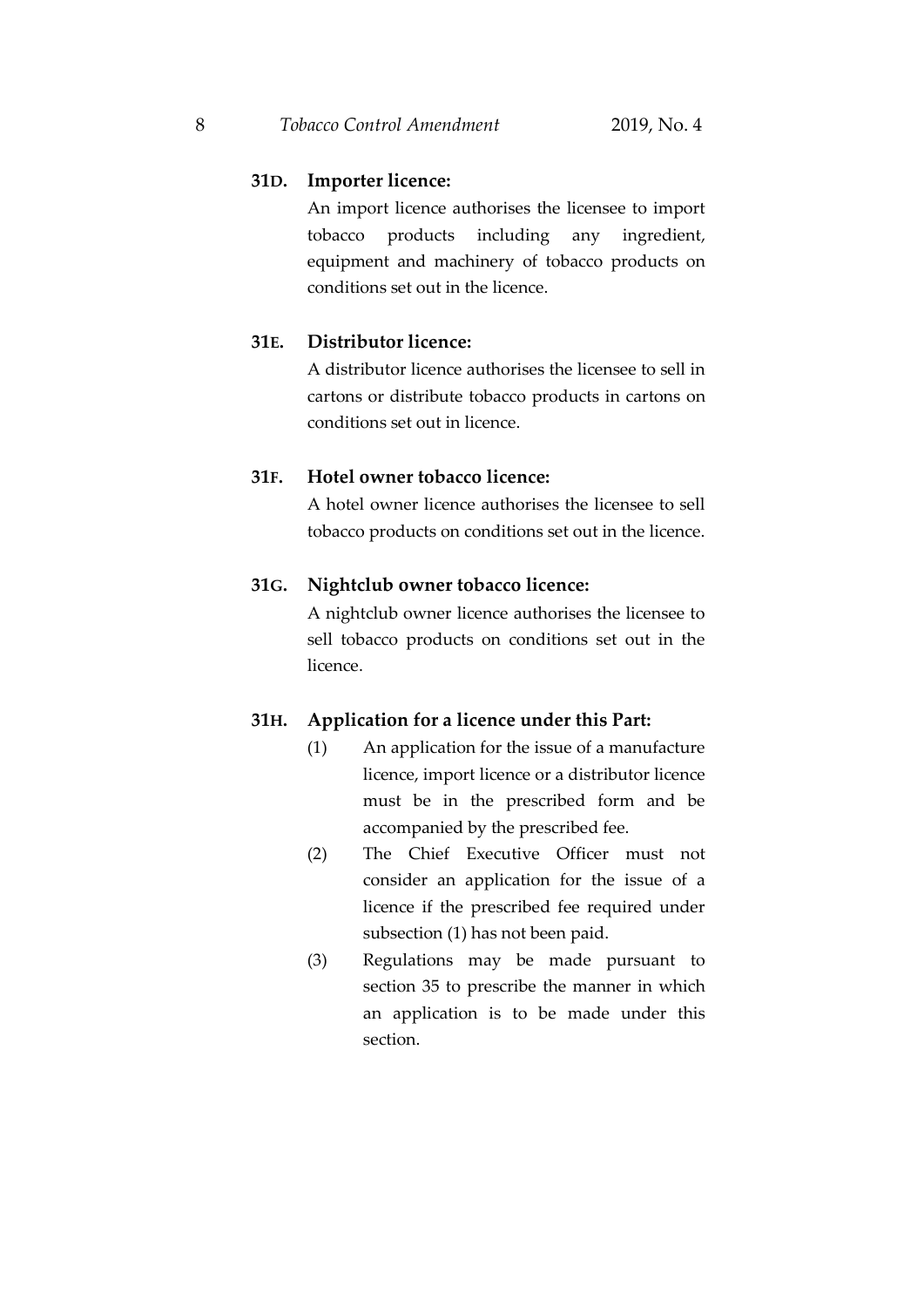- (4) If information provided by an applicant under this section is false, misleading, defective in any particular, or if any document provided by the applicant under this section is not genuine, false or misleading:
	- (a) the applicant commits an offence and is liable upon conviction to a fine not exceeding 100 penalty units; and
	- (b) if the applicant has been issued a licence, the licence is automatically cancelled.

# **31I. Chief Executive Officer when considering licence application:**

- (1) Upon receipt of an application under section 31E, the Chief Executive Officer shall consider the application and within a reasonable time, either:
	- (a) issue a licence; or
	- (b) advise the applicant in writing that the application has been refused and provide reasons for the refusal.
- (2) If an application is rejected on the grounds that it does not comply with the provisions of this Act, the applicant may appeal in writing to the Minister against that decision and if the Minister is satisfied that the provisions of this Act will not be contravened, the Minister may direct that the licence be issued.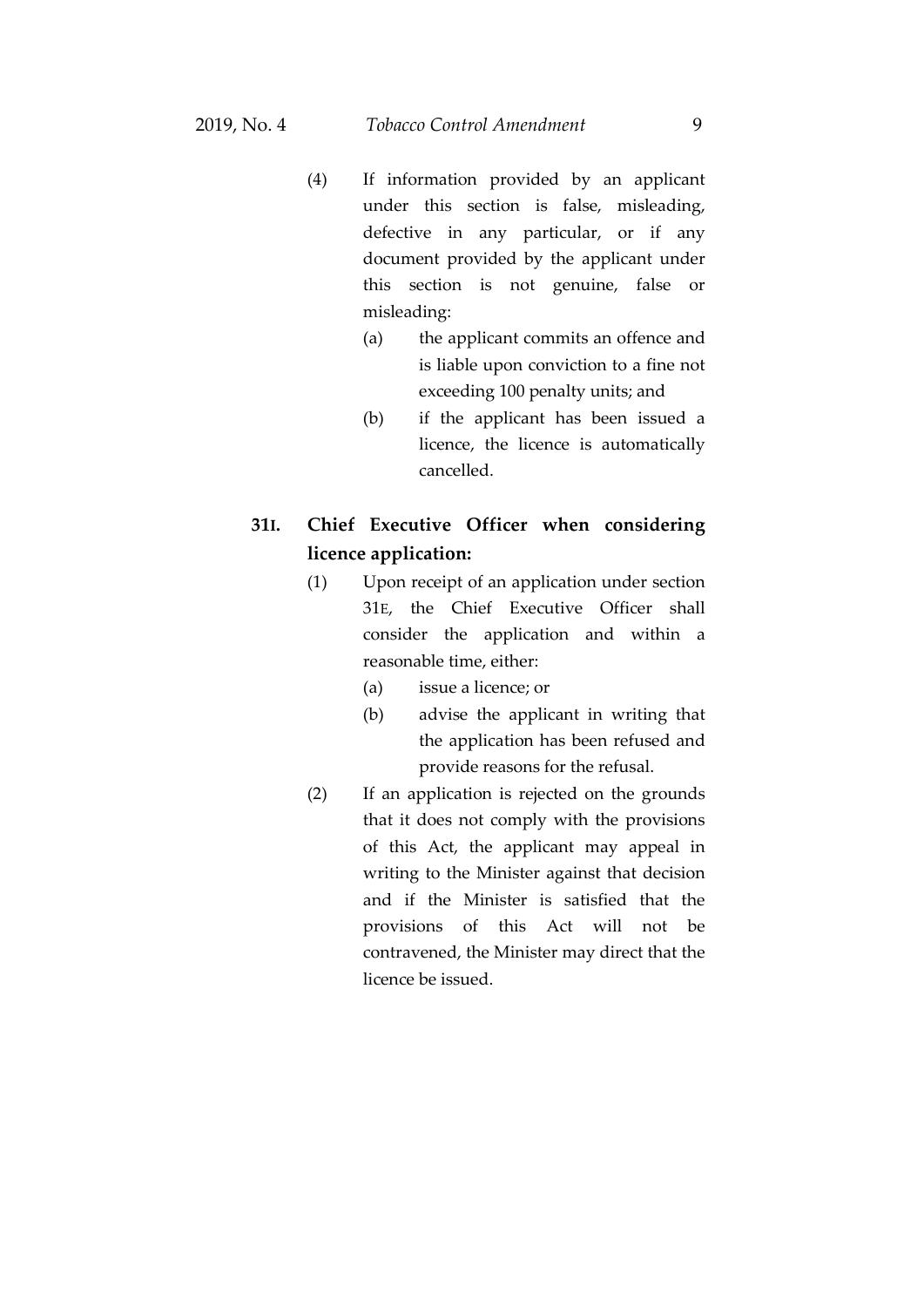# **31J. Suspension of licence:**

- (1) The Chief Executive Officer may suspend a licence if:
	- (a) the licensee has contravened a provision of this Act; or
	- (b) the licensee has contravened a condition of the licence; or
	- (c) the licensee has been charged or convicted of an offence under this Act.
- (2) Before suspending a licence under subsection (1):
	- (a) the licensee must be given a reasonable opportunity to be heard of the intended suspension; and
	- (b) the Chief Executive Officer must provide the licensee with the reasons for which his or her licence is to be suspended.

# **31K. Cancellation of licence:**

- (1) The Chief Executive Officer may cancel a licence if it is within the best interest of the public to do so.
- (2) Without limiting subsection (1), in determining whether it is in the public interest to cancel a licence, the Chief Executive Officer, must consider whether:
	- (a) the licensee has contravened a provision of this Act; or
	- (b) the licensee has contravened a condition of the licence; or
	- (c) the licensee has been convicted of an offence under this Act; or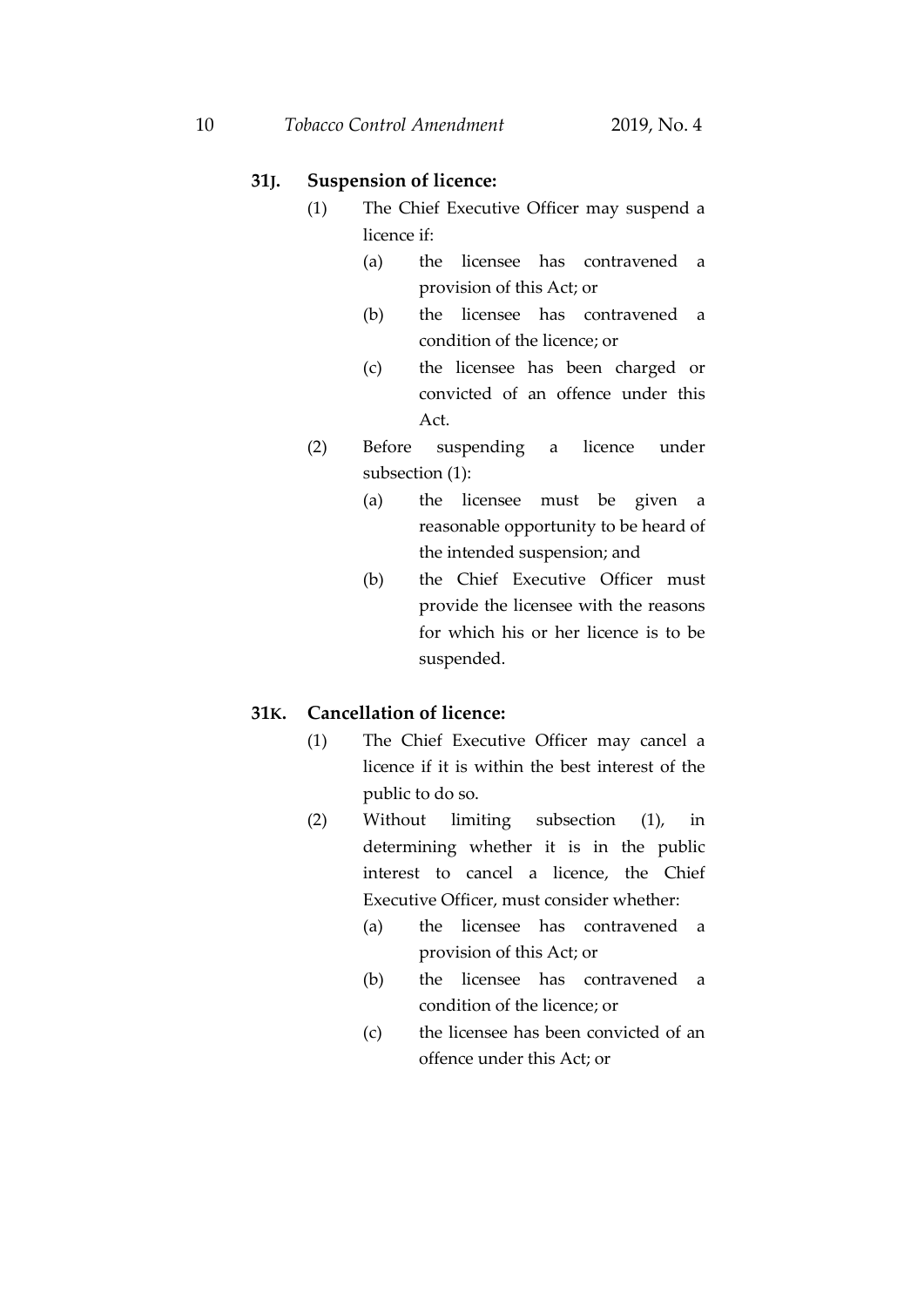- (d) the circumstances of that contravention are such that the licence should be cancelled.
- (3) Before cancelling the licence under subsection (1), the licensee must be given a reasonable opportunity to be heard and the Chief Executive Officer must provide the licensee with the reasons for which his or her licence is to be cancelled.

# **31L. Duration and renewal of licence:**

- (1) (a) a manufacture licence granted to a licensee to manufacture tobacco products, will be valid for a period of three (3) years from the date of its grant;
	- (b) a licence which is granted to an
		- (i) importer; or
		- (ii) distributor; or
		- (iii) hotel owner; or
		- (iv) nightclub owner,

will be valid for a period of one (1) year from the date of its grant.

(2) An application for the renewal of a licence under this Part must be made in the approved form and accompanied by the prescribed fee at least one (1) month prior to its expiration.

# **31M. Transfer of licence:**

(1) A licensee must not transfer a licence issued under this Part except with the prior written approval of the Chief Executive Officer.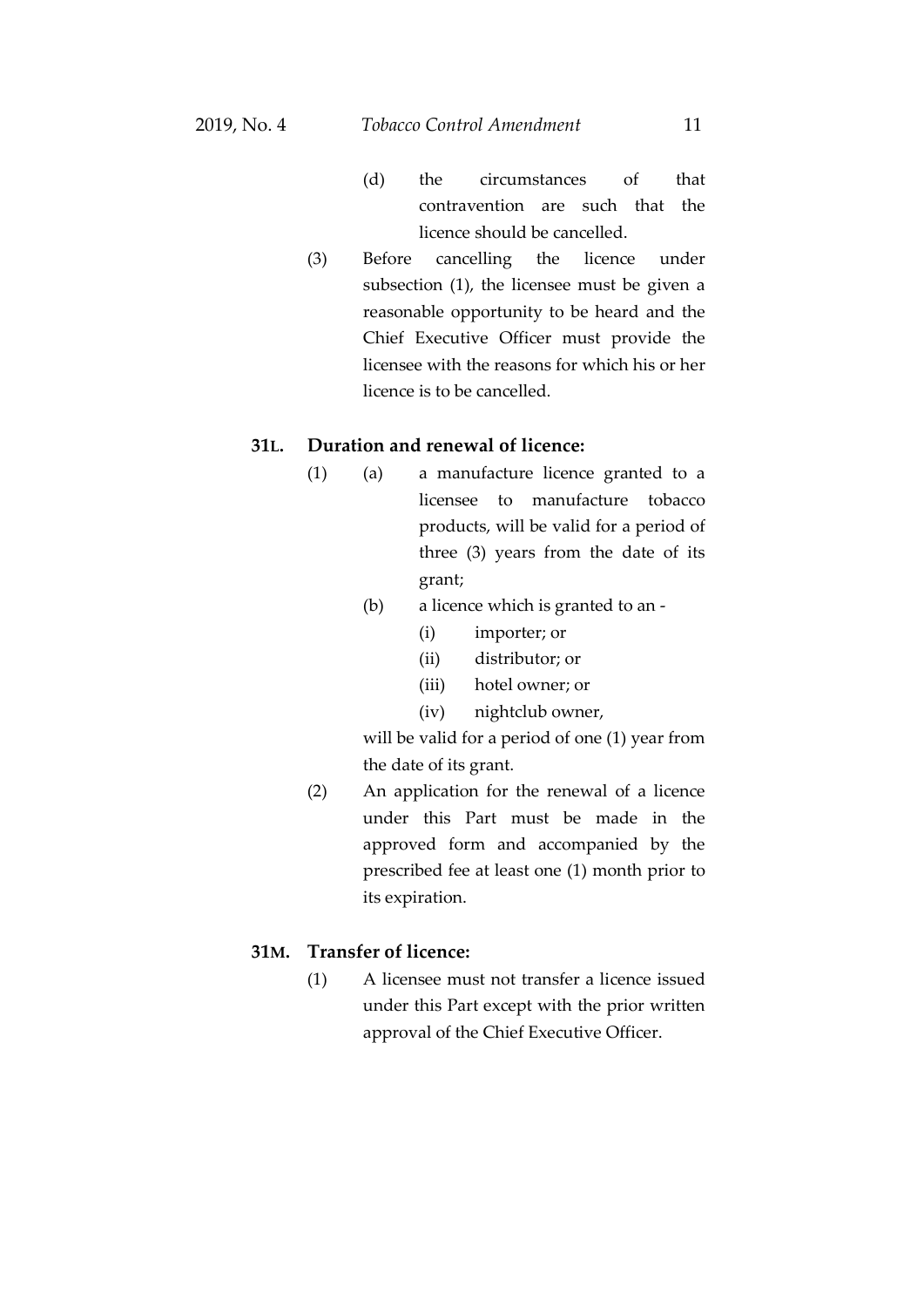#### 12 *Tobacco Control Amendment* 2019, No. 4

(2) A licensee seeking approval of the Chief Executive Officer under this section must make application in the approved form and pay the prescribed fee.

#### **31N. Licences to be displayed:**

A licence issued under this Act must be fixed and kept by the licensee in a visible place in or upon the premises described in such licence or where the business is being carried on.".

# **10. Section 35 amended:**

In section 35 of the Act insert:

- (a)  $"$ (1)" before the word "The"; and
- (b) insert the following new subsection (2):
	- "(2) Without limiting subsection (1), regulations may be made for all or any of the following purposes:
		- (a) providing for additional smoke free areas;
		- (b) develop on-the-spot fines mechanism for the issuing of infringement Notices;
		- (c) the creation of controlled purchase operations;
		- (d) prescribing requirement for Electronic Nicotine & Non-Nicotine Delivery System.".

## **11. New section 35A inserted:**

After section 35 insert: